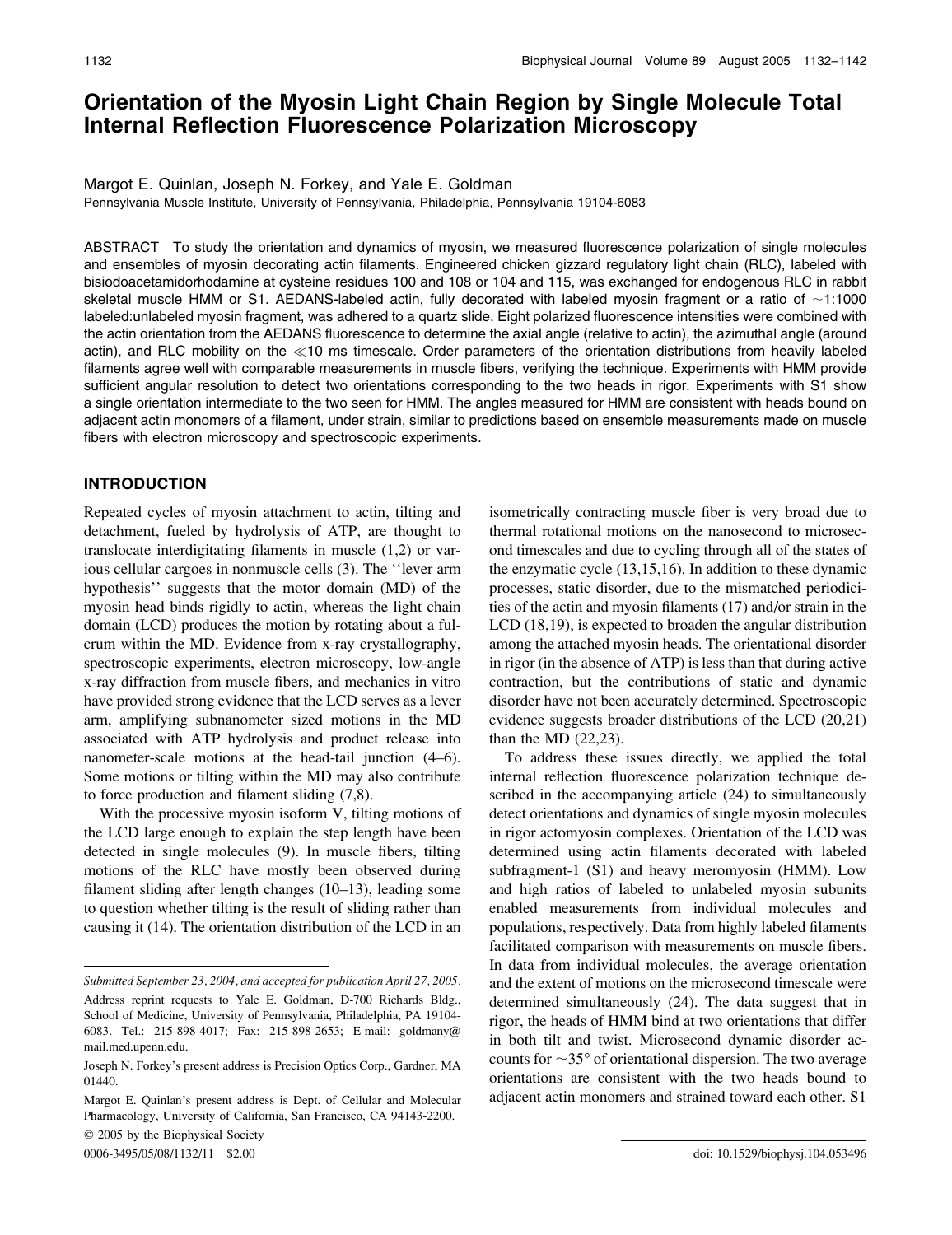binds at an intermediate orientation. Some of these results have been presented in preliminary form (25,26).

# MATERIALS AND METHODS

# Protein purification and labeling

Fast skeletal muscle myosin II and actin were isolated, purified, and stored as described in Forkey et al. (24). HMM was made according to Kron et al. (27) and was stored on ice for up to 1 week. S1 was made by papain digestion in the presence of  $MgCl<sub>2</sub>$  to retain the regulatory light chain (RLC) ((28) as modified by Okamoto and Sekine (29)). It was either stored on ice for up to 1 week or rapidly frozen and stored at  $-80^{\circ}$ C for up to 2 months. Actin was labeled at  $Cys^{374}$  with N-(iodoacetyl)-N'-(5-sulfo-1-napthyl)ethylenediamine (1,5-I-AEDANS, Sigma (St. Louis, MO) No. I8879 (24)).

Chicken gizzard RLC mutants, labeled with bisiodoacetamidorhodamine (BR) at pairs of engineered cysteine residues (100 and 108 or 104 and 115; (13)), were a gift from Dr. John E. T. Corrie, MRC Mill Hill, London. The labeled RLC mutants are termed 100-BR-108 and 104-BR-115. They were exchanged for the endogenous RLC subunits in purified myosin proteolytic fragments, HMM or S1. The myosin fragment was combined with labeled RLC at threefold molar excess (RLC/myosin head) in exchange buffer (12 mM EDTA, 120 mM KCl, 10 mM HEPES, pH 7.0, 2 mM DTT). After a 30 min incubation at 30°C, 12 mM  $MgCl<sub>2</sub>$  was added, and the solution was cooled on ice for 15 min. Myosin was separated from free RLC by centrifugation with actin in the absence of ATP, resuspension of the pellet, and a second centrifugation in the presence of ATP. A typical exchange (starting with  $2 \mu M$  myosin) yielded 0.5  $\mu$ M protein (~100% active) with ~50% of the heads labeled, as estimated by absorbance of rhodamine  $(\varepsilon_{549} = 89,000 \text{ M}^{-1} \text{cm}^{-1}; (30))$ and protein concentration determined by Bradford assay. For HMM, molecules with one and two labeled heads were both present. Exchanged protein was stored on ice for up to 1 week. No significant differences in sliding velocity were detected between labeled and unlabeled myosin or labeled and unlabeled actin with in vitro gliding assays (31,32), using actin stabilized with Bodipy 650/665-conjugated phalloidin for visualization (Molecular Probes (Eugene, OR), B-12382).

#### Experimental apparatus

The experimental apparatus, signal acquisition, and analysis are described in the accompanying article (24). The rhodamine-labeled myosin was excited with a frequency-doubled Nd:YAG laser (532 nm), cycling between four combinations of excitation paths and polarizations every 40 ms (Figs. 1 and S1 of Forkey et al. (24)). Fluorescence emission was directed either onto an intensified charge-coupled device camera or through a polarizing beamsplitter onto two photon-counting avalanche photodiodes (APDs). The resulting photon counts corresponded to eight raw intensity time courses (see Fig. 2 and Forkey et al. (24)). Two additional laser beams approached the sample at glancing angles to generate evanescent waves. An ultraviolet (355 nm) laser was used to excite AEDANS-actin for colocalization of F-actin with labeled myosin (Fig. 1). A HeNe (633 nm) laser was used to excite Bodipy 650/665-phalloidin in control sliding velocity experiments.

#### Slide preparation

The surfaces of a  $\sim$ 10  $\mu$ l flow chamber (24) were coated with 1 mg/ml poly-L-lysine (Sigma, P-0879) for 1 min, rinsed with water, and then track buffer (TB:  $25 \text{ mM KCl}$ ,  $20 \text{ mM HEPES}$ ,  $pH$  7.4,  $4 \text{ mM MgCl}_2$ ,  $100 \text{ mM}$ DTT) was added. Equimolar concentrations of actin and myosin heads (10 nM actin and 5 nM HMM or 10 nM S1 in TB) were mixed with actin in suspension, and the decorated actin was applied to flow chambers to produce ''tracks'' of actomyosin (33). An excess of unlabeled HMM or S1  $(-200 \text{ nM})$  was added to the actomyosin suspension  $\leq 1$  min before adding two volumes of the mixture to the flow chamber. The excess unlabeled myosin fragment helped to align the actin filament axis with the flow direction (Fig. 1). The actomyosin complexes were allowed to bind to the surfaces for 2 min and then the chamber was washed with TB or TB plus 0.5 mg/ml bovine serum albumin to block the surfaces, and then TB plus 5 U/ml apyrase (grade VII, Sigma A6535). For ensemble experiments,  $\sim$  50% of the myosin heads were labeled, whereas for single molecule experiments a  $\sim$ 1:1000 ratio of labeled/unlabeled myosin heads was used. Actomyosin tracks were attached to the surface via the myosin fragments as demonstrated by movement of the actin filaments upon addition of ATP.

# Experimental protocol for single molecule observations

Actomyosin tracks were added to a flow chamber at typical concentrations of 5 nM actin monomers, 5 nM unlabeled myosin, and 5 pM labeled heads for single molecule observations. A single image of AEDANS-actin fluorescence was acquired with 83 ms integration time. The same field was



FIGURE 1 Colocalization of actin filaments with sparsely labeled myosin. Actin filaments labeled with AEDANS (blue) at  $Cys^{374}$  are decorated with HMM or S1. Labeled and unlabeled myosin fragments are mixed  $\sim$ 1:1000 so individual rhodamine (red) molecules can be distinguished along the length of the actin filaments. When the decorated filaments are added in the presence of excess free HMM or S1, respectively, to a poly-L-lysine coated flow chamber, the filaments are aligned well, as pictured here, due to a balance between flow forces and attachment frequency.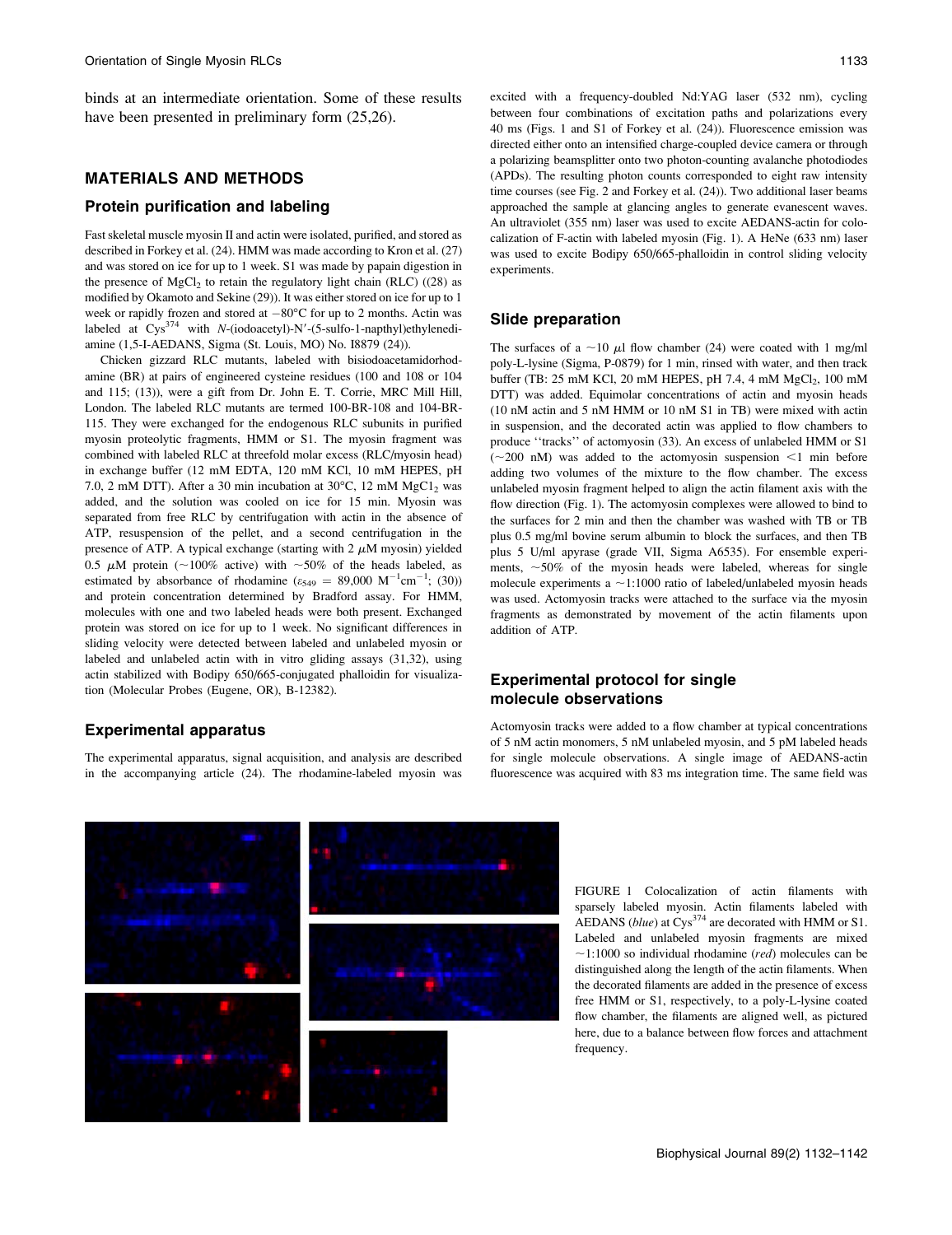

FIGURE 2 Typical single molecule polarized fluorescence data. Measurements were made from a single HMM(104-BR-115) molecule bound to an actin filament in the presence of apyrase as described in Materials and Methods. Alternation of excitation pathways  $(1 \text{ and } 2)$  and excitation polarization  $(s$  and  $p)$  with simultaneous collection with two detector polarizations  $(x \text{ and } y)$  produces eight measurements every 40 ms. The numbers of photons detected by the APDs in each 10 ms interval are plotted as eight polarized fluorescence intensities. The weighted sum  $(I<sub>Tot</sub> (24))$  of these intensities is plotted in black. The eight intensities are then fit to determine the orientation,  $\beta$  (red),  $\alpha$  (green), slow wobble,  $\delta$  (blue), and  $I_{\text{Fit}}$ (blue), a value proportional to the total intensity (minus background). The average angles for the molecule shown here are  $\beta =$ 82°,  $\alpha = 35$ °, and  $\delta = 20$ °. The average  $\chi_r^2 =$ 2.2. The intensity levels and angles are constant as expected for actomyosin in the absence of ATP. A high  $\beta$  value is common for the highly polarized probe (104-BR-115).

then illuminated with the time-multiplexed 532 nm laser beams and an image of the rhodamine-labeled myosin was recorded with 149 ms integration time. On an overlay of the two images, a spot was selected containing a rhodamine fluorophore based on its intensity and its colocalization with a well-aligned actin filament. The piezo-electric stage was then moved, under computer control, to shift this spot in the  $x$ -y plane into a point conjugate with the APDs. The eight intensity traces described above were collected for 10 s (250 cycles, 40 ms each). If all of the polarized traces from a molecule bleached simultaneously to background levels in a stepwise manner, indicating bleaching of a single molecule, it was analyzed further. For traces showing two stepwise bleaches, only the interval immediately before the last bleaching step was analyzed. The polarized intensity levels after photobleaching were taken as the eight background intensities for each molecule.

Spots giving  $I_{\text{Tot}} = 200 - 850$  counts per 40 ms recording cycle and a single step bleach were retained for further analysis. Optical correction factors  $X_1$ ,  $X_2$ ,  $X_{12}$ , and  $C_d$ , defined in Forkey et al. ((24), Materials and Methods and Supplemental Information, Eq. B.1), were measured after each data set was recorded to calculate corrected intensities.

Values for  $\beta$  and  $\alpha$ , corresponding to the axial and azimuthal angles of the probe dipoles, respectively, relative to the F-actin axis (see Fig. 2 b of Forkey et al. (24)), were determined from  $\theta$  and  $\phi$  and the actin orientation using an Euler rotation matrix (34). Gaussian curves were fitted to the distributions of  $\beta$  by minimizing the negative log of the likelihood that the data are described by a single Gaussian component  $(-\ln(L_{C1})$  or the sum of two Gaussians  $(-\ln(L_{C2}); (35))$ :

$$
-\ln(L_{\text{Cl}}) = -N \ln(N) + \sum_{i} \left( -\frac{(\beta_i - \mu)^2}{2\sigma^2} \right)
$$

$$
+ N \ln \left( \int_0^{\frac{\pi}{2}} \exp \left( -\frac{(x - \mu)^2}{2\sigma^2} \right) dx \right)
$$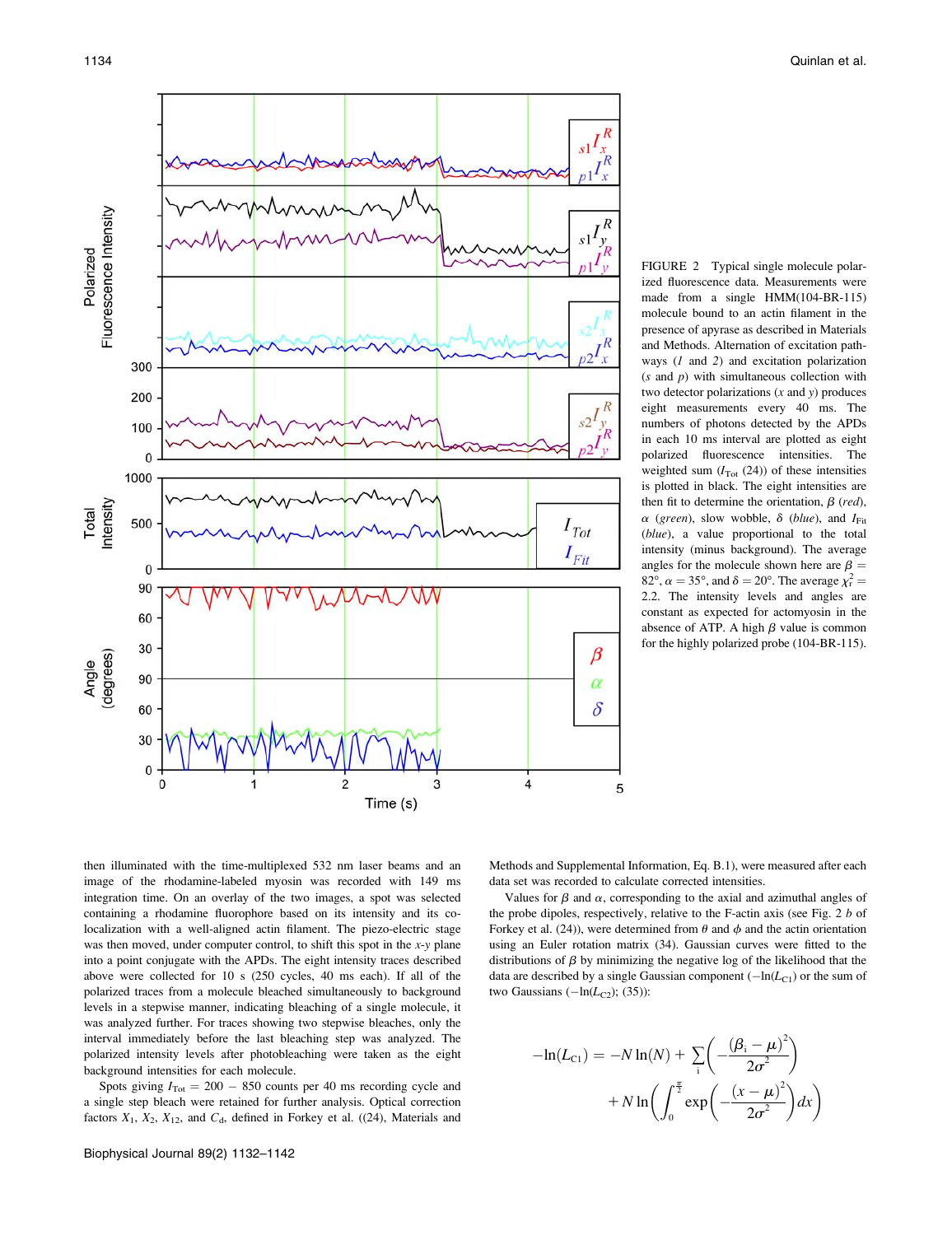$$
-\ln(L_{C2}) = -N \ln(N) + \sum_{i} \ln \left( q \exp \left( \frac{(\beta_{i} - \mu_{1})^{2}}{2\sigma_{1}^{2}} \right) + (1 - q) \exp \left( \frac{(\beta_{i} - \mu_{2})^{2}}{2\sigma_{2}^{2}} \right) \right) + N \ln \left( q \int_{0}^{\frac{\pi}{2}} \exp \left( \frac{(x - \mu_{1})^{2}}{2\sigma_{1}^{2}} \right) dx + (1 - q) \int_{0}^{\frac{\pi}{2}} \exp \left( \frac{(x - \mu_{2})^{2}}{2\sigma_{2}^{2}} \right) dx \right),
$$

where the five free parameters are  $q$ , the proportion of area under component 1,  $\mu_1$ , and  $\sigma_1$ , the mean and standard deviation of component 1 and  $\mu_2$  and  $\sigma_2$ , the mean and standard deviation of component 2. To evaluate the goodness of each fit, the binned distributions were compared to the predicted values (Fig. 5) by calculating the reduced  $\chi^2$ ,

$$
\chi_{\rm r}^2 = \frac{\sum_{i} \frac{(y_i - f_i)^2}{f_i}}{N - M},
$$

where  $y_i$  is the measured value of each bin and  $f_i$  is the predicted value for  $i = 1..N$  bins and  $N - M$  is the degrees of freedom with M equal to the number of free parameters. To determine whether the data for S1 and HMM statistically justified fitting with two Gaussian peaks rather than one, the parameter  $2\Delta \ln(L) = 2(\ln(L_{C1}) - \ln(L_{C2}))$  was calculated. This metric is distributed as  $\chi^2$  (36) with three degrees of freedom (the difference of fitting one curve with two free parameters,  $\mu$  and  $\sigma$ , and two curves with five free parameters,  $\mu_1$ ,  $\sigma_1$ ,  $\mu_2$ ,  $\sigma_2$ , and q, the fraction of component 1). This procedure was carried out with Gaussian components either weighted by sin  $\beta$  or not. The peak angles were not affected by this weighting, although the partition between the two components was shifted slightly. The curves without sin  $\beta$  weighting fit the distributions slightly better, so those results are reported.

To compare single molecule and multiple molecule experiments, order parameters were calculated directly from the distributions of single molecules (see Supplementary Information). Alternatively, the sum of intensities from many single molecules on sparsely decorated filaments was assumed to be equal to that of highly decorated filaments. Under that assumption, intensities from all of the single molecule experiments were added and the resulting values analyzed as if they had been measured from one filament.

# Experimental protocol for multiple molecule observations

In experiments on actomyosin tracks with higher labeling density, the same procedure was followed to make up the sample except that myosin fragments with  $\sim$  50% of the RLC labeled were used directly instead of diluting them into unlabeled myosin fragments as above. The excitation intensity was reduced to  $\sim$ 3 mW such that photobleaching was negligible for a 2 s illumination. Each of the eight polarized intensities was averaged over the entire recording period. Intensities from a clear region between filaments were subtracted from averaged filament intensities to correct for background light. The analysis is described in Supplementary Information.

# RESULTS AND DISCUSSION

The term ''myosin fragment'' will be used throughout the article for HMM or S1. In all cases, experiments were performed on AEDANS-labeled actin filaments decorated at approximately equimolar ratios of S1 or HMM heads to actin monomers. The degree of labeling refers to the fraction of the myosin fragments containing labeled RLC.

### Multiple molecule experiments

Fluorescence polarization was measured from actin filaments decorated with myosin fragments containing  $\sim$  50% labeled RLC per myosin head. The filaments selected were aligned either along the x- or y-axis as described in Materials and Methods. Experiments on these samples, similar to those described for labeled actin in the accompanying article (24), showed that the microscope and analytical procedures result in reliable angular measurements. These tests are reported in Supplementary Information. Polarization ratios, as defined in Forkey et al. (24), averaging as high as 0.4 and 0.6 were measured with 100-BR-108 and 104-BR-115, respectively, with both HMM and S1 samples (Fig. S1), indicating that the fluorophores were well ordered in these samples. The single molecule data were compared to the data from more heavily labeled filaments by adding together the intensities of many single molecules, which label actin filaments oriented in the same direction. The polarization ratio values from the "summed singles" (yellow dots in Fig. S1) closely track those from heavily labeled filaments, providing a strong indication that the single molecule data represent the same orientation distributions. Further comparisons of single molecules and muscle fibers are discussed in Supplementary Information (Table S1 and Fig. S3).

#### Single molecule experiments

Actin filaments were fully decorated with either HMM or S1 as above, but the labeled myosin fragments were diluted  $\sim$ 1:1000 with the corresponding unlabeled fragment, allowing single rhodamine-labeled heads to be resolved (Fig. 1 and (24)).

A typical measurement from a single HMM(104-BR-115) molecule bound to an actin filament in the presence of apyrase is shown in Fig. 2. Data from HMM(100-BR-108) and both S1 samples are similar. When the fluorescence emission from a single rhodamine-labeled myosin head was projected onto the detectors, the eight polarized intensities were usually constant for 0.5–5 s and then all bleached to the background intensity level at one time (at 3 s in Fig. 2). The relative magnitudes of the eight polarized fluorescence intensities from each individual molecule were variable as expected for molecules oriented in different directions. A weighted, relatively orientation-independent, sum of these intensities (see Forkey et al.  $(24)$ ; Fig. 2,  $I_{\text{Tot}}$ ) and the fitted value reflecting the total intensity less background,  $I_{\text{Fit}}$ , were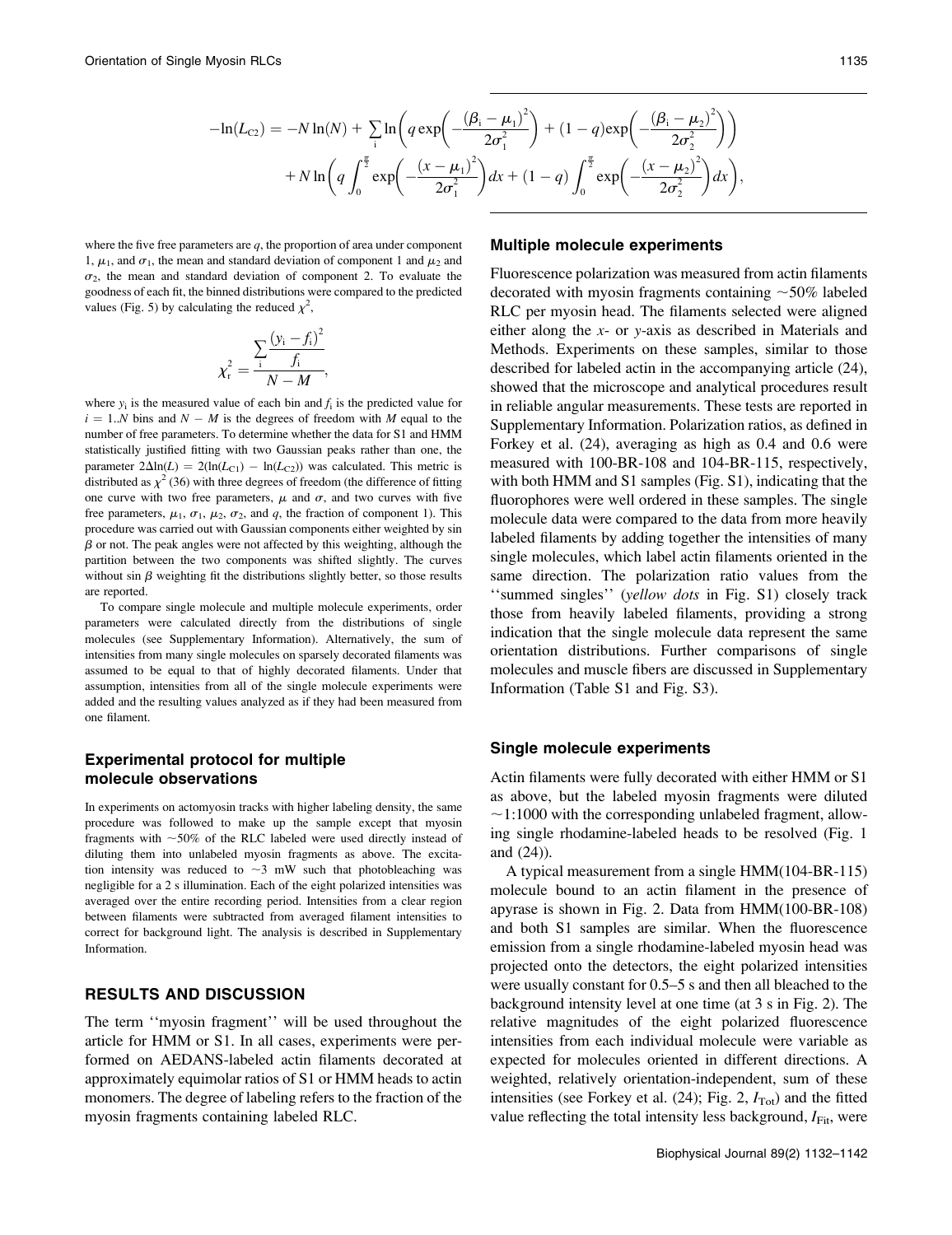also constant until the fluorophore bleached. Histograms of the average  $I_{Fit}$  values from individual molecules have one narrow peak (data not shown). The homogeneous intensity distribution and the single-step bleaching indicate that the data from the traces are from single fluorophores. Occasionally (17% of recordings), the total intensity trace decreased to background in two discrete steps, presumably indicating that two rhodamine molecules were located very close to each other. Only the portion of the recording preceding the last bleaching step was considered.

Analytical expressions for the probe angles ( $\beta$  and  $\alpha$ ) and mobility on the 4 ns  $\ll \tau \ll 10$  ms timescale ( $\delta$ ), fitted to the traces (see Materials and Methods and (24)), showed that the orientation and extent of motion are unvarying (Fig. 2, lowest two panels). The fitted total intensity,  $I_{Fit}$  (blue trace

FIGURE 3 Large transitions apparent in the polarized fluorescence intensities of a rigor HMM(100-BR-108) molecule. Intervals discussed in the text are indicated by arrows at the top of the plots. The total intensity  $(I_{\text{Tot}})$  remains constant, indicating that the transitions are not a result of photobleaching or an additional fluorophore passing through the detection region. The intensity transitions indicate an apparent orientation change ( $\Delta \beta = 24^{\circ}$ ) and a decrease in slow wobble ( $\Delta \delta = 18^{\circ}$ ) but no change in  $I_{\text{Fit}}$ .

in the *fifth panel*), matches the  $I_{\text{Tot}}$  minus background, and the average  $\chi^2$  for this trace was 2.2, a typical value, indicating that the fitting procedure predicts the experimental recordings well.

### **Transitions**

In 44% of the traces recorded from single rhodamine molecules bound to RLC, the polarized fluorescence intensities showed abrupt changes before bleaching. These transitions often occurred in several of the polarized fluorescence traces in opposite directions, so that the total intensity was constant (Fig. 3). This behavior is characteristic of an angular change of the fluorophore and is incompatible with a change in the fluorophore brightness, a translation or laser intensity



Biophysical Journal 89(2) 1132–1142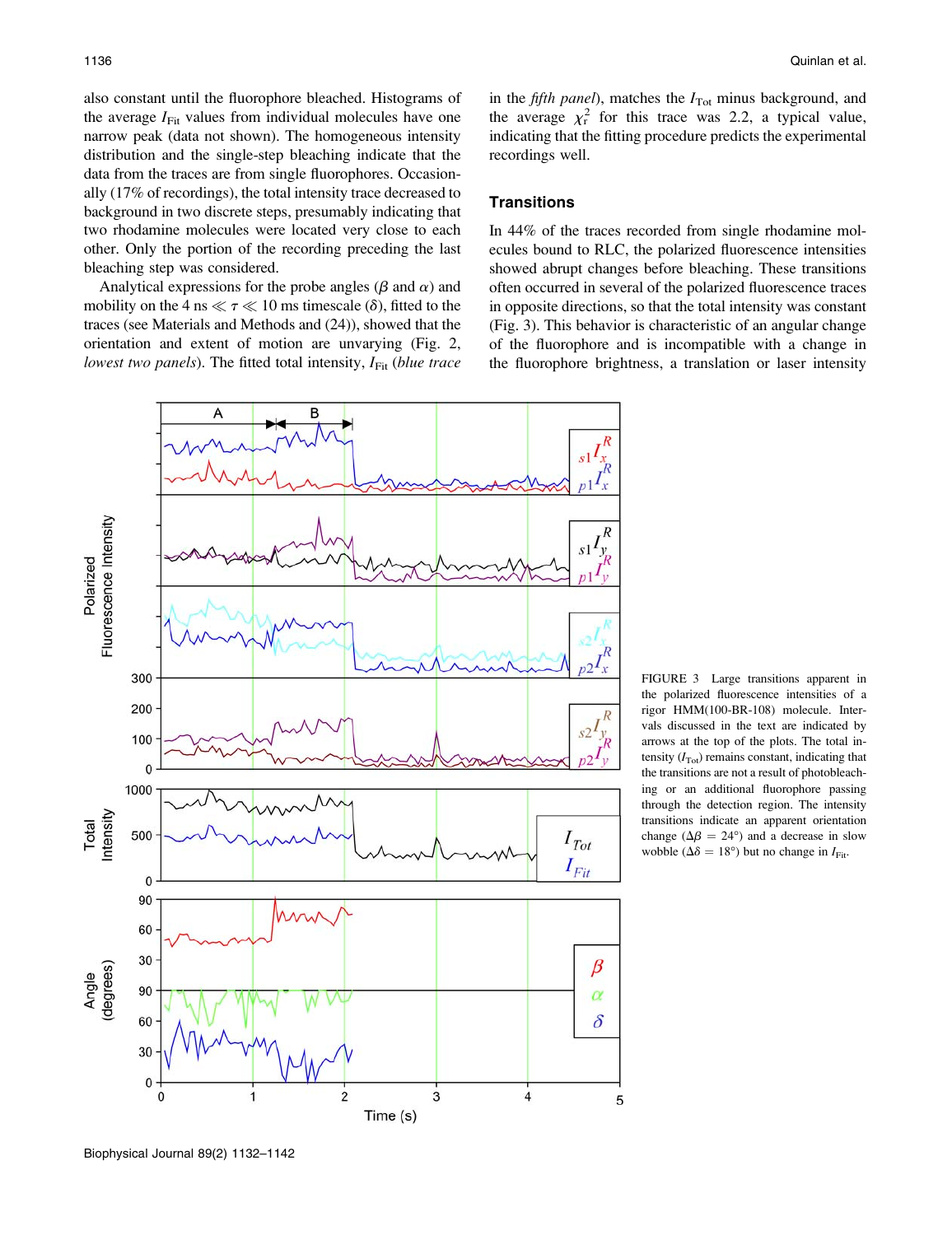

FIGURE 4 Kinetic analysis of transitions. (a) The interval durations (demonstrated by the arrows in Fig. 3) were plotted as histograms and fit with a single exponential. Here the fit to the histogram of  $S1(104-BR-115)$  is shown. The fitted curve indicates a rate constant ( $k_{\text{dwell}}$ ) of 1.14 s<sup>-1</sup> with  $r^2$  = 0.98.  $(B)$  The durations of the traces before photobleaching (the sum of intervals A and B in Fig. 3) were analyzed as in A. Here data for  $S1(104-BR-$ 115) are shown that have  $k_{\text{bleach}} = 0.35 \text{ s}^{-1}$ ,  $r^2 = 0.93$ . (C)  $k_{\text{trans}}$  is the difference between  $k_{\text{dwell}}$  and  $k_{\text{black}}$  as described in the text.  $k_{\text{bleach}}$  and  $k_{\text{trans}}$ are highly correlated for many samples, including HMM, S1, RLC alone,

fluctuation. In Fig. 3, the apparent orientation of the fluorophore shows an abrupt change indicative of a rotation of 24° in  $\beta$  and 18° in  $\delta$ . The fitted total intensity,  $I_{Fit}$ , matched the measured sum of intensities,  $I_{\text{Tot}}$  less background, and the average  $\chi^2$  value of the fitted angles was 2.2, indicating that the data are well described by an apparent rotation of the fluorophore. One or more such transitions were observed in 31%–54% of recordings from the four combinations of the two fragments labeled with HMM(100-BR-108) and HMM(104-BR-115). This high frequency of sudden rotational motions was unexpected in experiments in the absence of ATP and possibly indicates detachment of some of the myosin heads from actin, spontaneous rotations while maintaining attachment, or artifactual photochemical events. Grouping the data according to whether a transition was observed or not showed no significant differences in average orientation. Thus, it is unlikely that the molecules undergoing apparent rotations represent a distinct orientation distribution.

Intervals with steady polarized fluorescence intensities ended either with a transition of the polarized intensities (as in Fig. 3, interval A) or when the fluorophore bleached (end of interval  $B$ ). Assuming both of these processes to be Markovian, the total exit rate from an interval of steady polarized intensities  $(k_{\text{dwell}})$ , the reciprocal of the dwell time) is the sum of the bleaching and transition rates. Durations of steady intensity intervals and overall recording time before bleach were measured for a series of recordings. The dwell times for steady intensities and the fluorescence durations were both distributed approximately exponentially, giving well-constrained rate constants (Fig. 4,  $a$  and  $b$ ). The rate constant for the transitions, taken as  $k_{\text{trans}} = k_{\text{dwell}} - k_{\text{bleach}}$ , was  $0.41 \pm 0.06$  s<sup>-1</sup> for HMM and  $0.89 \pm 0.05$  s<sup>-1</sup> for S1 (data from (100-BR-108) and (104-BR-115) combined). Values for the detachment rate of rigor bonds reported in the literature range from  $0.01 \text{ s}^{-1}$  to  $0.1 \text{ s}^{-1}$  (37,38). Thus the high rate of transitions observed is not consistent with the normal detachment rate of S1 or HMM.

Similar transitions were also observed in several other samples not expected to rotate (see Fig. 4 c legend). A strong correlation ( $r^2 = 0.97$ ) was found between the photobleaching rates,  $k_{\text{bleach}}$ , and transition rates,  $k_{\text{trans}}$ , of these different samples (Fig. 4 c, squares).  $k_{\text{bleach}}$  was markedly different between the various experiments due either to varied laser power level or to varying resistance to photobleaching.  $k_{trans}$  was close to 2  $\times$   $k_{black}$  and the intercept of the regression line was near zero (Fig. 4  $c$ ). This result

and labeled actin. A linear relationship (solid line) is obtained with slope  $=$ 1.97  $\pm$  0.35, and y-intercept = -0.01  $\pm$  0.22,  $r^2$  = 0.87. The linear fit was made excluding the apparent outlier, HMM(100-BR-108), in the lower right-hand corner. ( $\square$ ), samples without myosin; ( $\Delta$ ), HMM;, and ( $\nabla$ ), S1. The solid circle is HMM(100-BR-108) in the presence of 1  $\mu$ M ATP. Dotted lines indicate the 95% confidence intervals.  $(\bullet)$ , myosin V labeled with BRcalmodulin light chain. The diamonds correspond to 0, 1, and 5  $\mu$ M ATP in ascending order.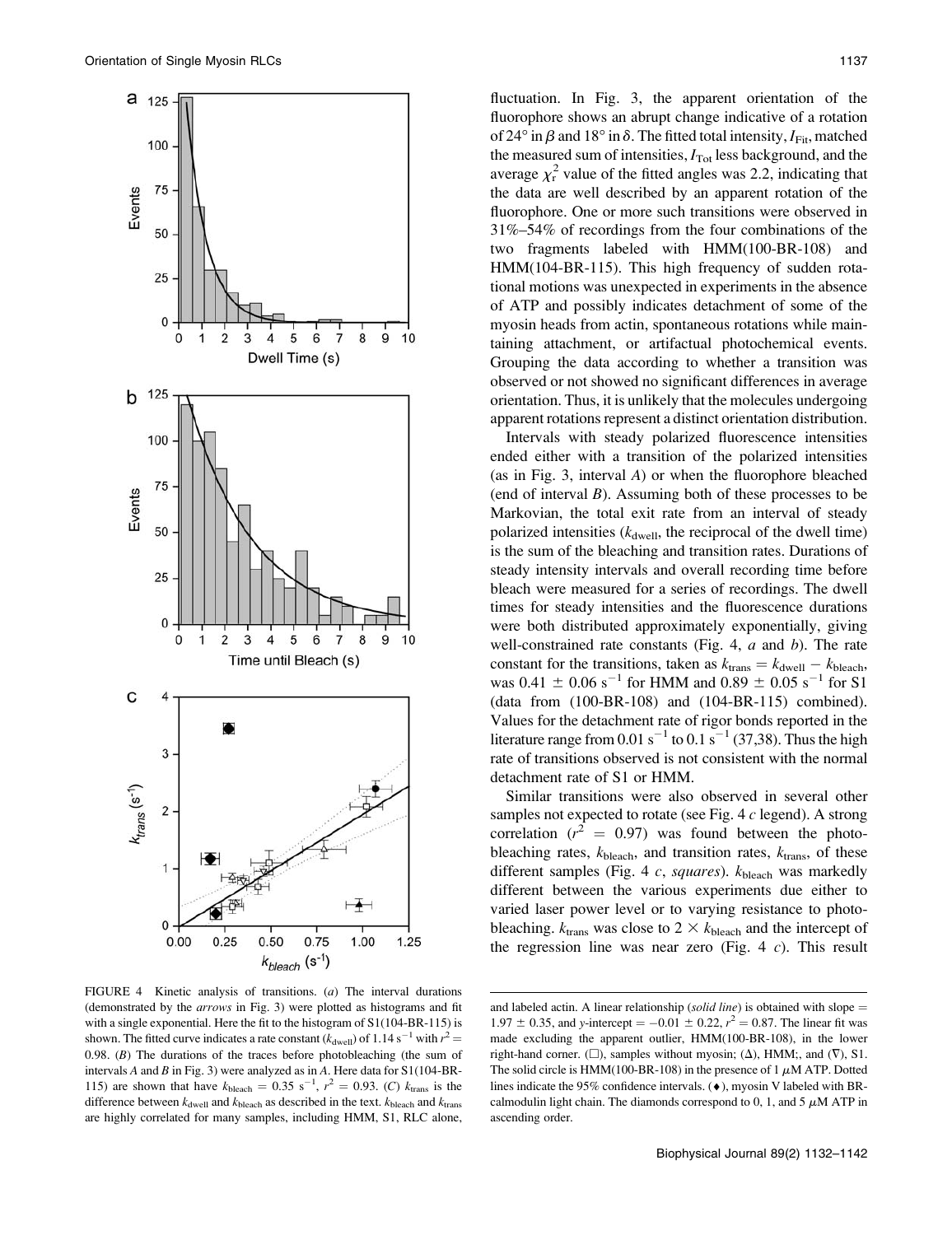strongly suggests that the sudden transitions represent a photochemical artifact.

When  $k<sub>bleach</sub>$  was purposefully varied by illuminating HMM(100-BR-108) with different laser power levels (Fig. 4 c, open triangles), the data were again highly correlated with approximately the same relationship as the other samples. One set of HMM(100-BR-108) (solid triangle in Fig. 4  $c$ ) is very different, having an unexpectedly low rate of angular transitions. When this outlier is excluded, the slope and intercept are  $1.97 \pm 0.35$  and  $-0.01 \pm 0.22$ , respectively (mean  $\pm$  SE,  $r^2 = 0.87$ ). When this point is included in the regression, the slope is  $1.03 \pm 0.56$  and the y-intercept is  $0.34 \pm 0.34$  ( $r^2 = 0.30$ ). The similar relationship between bleaching rate and transition rate for these different protein samples indicates that the predominant mechanism for the apparent rotation is an artifactual photochemical phenomenon in which the transitions are proportional to the number of excitation-emission cycles.

In another study, data from myosin V labeled with BR on a calmodulin light chain (9) were acquired at several ATP concentrations (Fig. 4 c, black diamonds). In the absence of ATP,  $k_{\text{trans}}$  versus  $k_{\text{bleach}}$  fell on the same regression line shown in Fig. 4 c. In the presence of 1 and 5  $\mu$ M ATP, however,  $k_{\text{trans}}$  increased with increasing [ATP], whereas kbleach remained unchanged. Under these conditions, the rotations far outnumbered the photochemical transitions making dynamic orientation measurements reliable (9).

The single molecule data plotted in Fig. S1 (yellow dots) and all of the data presented below are taken from the initial portion of each single molecule recording before the first photochemically induced transition has occurred (e.g., interval A in Fig. 3). By accepting only the initial portion of each recording, the major effects of this artifact are removed from the orientation data in the absence of ATP. However, the photochemical phenomena present under these conditions prevented us from studying active rotational motions of myosin II in the presence of ATP.

Two additional apparent photochemical effects were detected in the single molecule data. In  $\sim$ 5% of the single molecule traces, the total fluorescence intensity suddenly increased for 40–120 ms just before the bleach. Wazawa et al. (39) detected similar intensity spikes in single molecule fluorescence recordings from tetramethylrhodamine probes bound to  $Cys^{707}$  of S1, and they found a simultaneous blue shift in the fluorophore emission spectrum. Presumably some processes that lead to photobleaching briefly alter the spectral properties and orientations.

When measurements were made in the presence of antifade enzymes (glucose oxidase and catalase as per Harada et al. (40)) and high concentrations of DTT ( $>50$ mM), apparent transient darkening and recovery (''blinking'') was observed. A high concentration of DTT was more effective than enzymes alone or enzymes with low DTT concentrations in delaying bleaching without introducing blinking. Therefore, deoxygenating enzymes were not included in the experiments. We also observed blinking in rhodamine-labeled actin (41). This behavior may indicate reversible production of a nonfluorescent chemical species of the chromophore. These phenomena would be difficult to detect in ensemble experiments, but their presence should be considered in studies of protein rotational motions using single molecule fluorescence polarization.

#### Angular distributions of individual molecules

Orientation distributions of the probe dipoles relative to the actin axis  $(\beta)$  in the absence of ATP, and before any apparent photochemically induced rotational motions, are plotted in Fig. 5. Fitting the same equations to the time-course data successively for each 40 ms time point and then calculating the average of the fitted orientations gave similar results. Fitted values for  $\beta$ ,  $\alpha$ , or  $\delta$  >89.5° or <0.5° were not reliable, due to the shallow  $\chi^2$  surfaces in these angular regions, and were discarded (24). The average  $\chi^2$  was 1.3  $\pm$ 0.1, indicating that the equations fit the intensity data well.

The azimuthal angle of the probes,  $\alpha$ , is expected to be uniformly distributed around the actin axis. In all four experimental samples, the mean value of  $\alpha$  is near 45° (Fig. 5), and the spread of values is broad (SD  $\sim$  20<sup>o</sup>). Values of  $\alpha$  close to 0° and 90°, however, are populated less than expected for a perfectly uniform distribution. This behavior also occurs in simulated data (42) and thus accounts for the observed distribution of  $\alpha$ . There is no correlation ( $r < 0.1$ ) for any of the samples between  $\alpha$  and  $\beta$  or  $\delta$ , further suggesting that the probes are randomly distributed around the actin axis.

The distributions of axial angle,  $\beta$ , have mean angles of  $61^{\circ}$  (HMM(100-BR-108)),  $63^{\circ}$  (S1(100-BR-108)),  $73^{\circ}$  $(HMM(104-BR-115))$ , and  $67^{\circ}$   $(S1(104-BR-115))$ . The higher values of  $\beta$  (more perpendicular to the actin axis) for S1(104-BR-115) and HMM(104-BR-115), relative to those for S1(100-BR-108) and HMM(100-BR-108), are consistent with data on these probes within muscle fibers (13,21).

The distributions of  $\beta$  were more narrow (SD 11<sup>o</sup>-17<sup>o</sup>) than those for  $\alpha$ . The distributions of individual  $\beta$ -values for both S1 samples are broader than the corresponding distributions from HMM (Fig. 5). The  $\beta$ -distributions for HMM(100-BR-108) and HMM(104-BR-115) each show two clear peaks (Fig. 5, Table 1).

Model angular distributions with one or two Gaussian components were fit to the  $\beta$ -distributions of all of the samples (Fig. 5), by minimizing the negative logarithm of the likelihood  $(-\ln(L))$  that the model is the best fit (see Materials and Methods). For HMM(100-BR-108) and HMM(104-BR-115), including the few molecules having  $\beta$ -values <30° increased the  $\chi_r^2$  values of the fitted orientation distributions 3- to 10-fold and were thus discarded as outliers. No outliers were discarded for S1(100- BR-108) or S1(104-BR-115).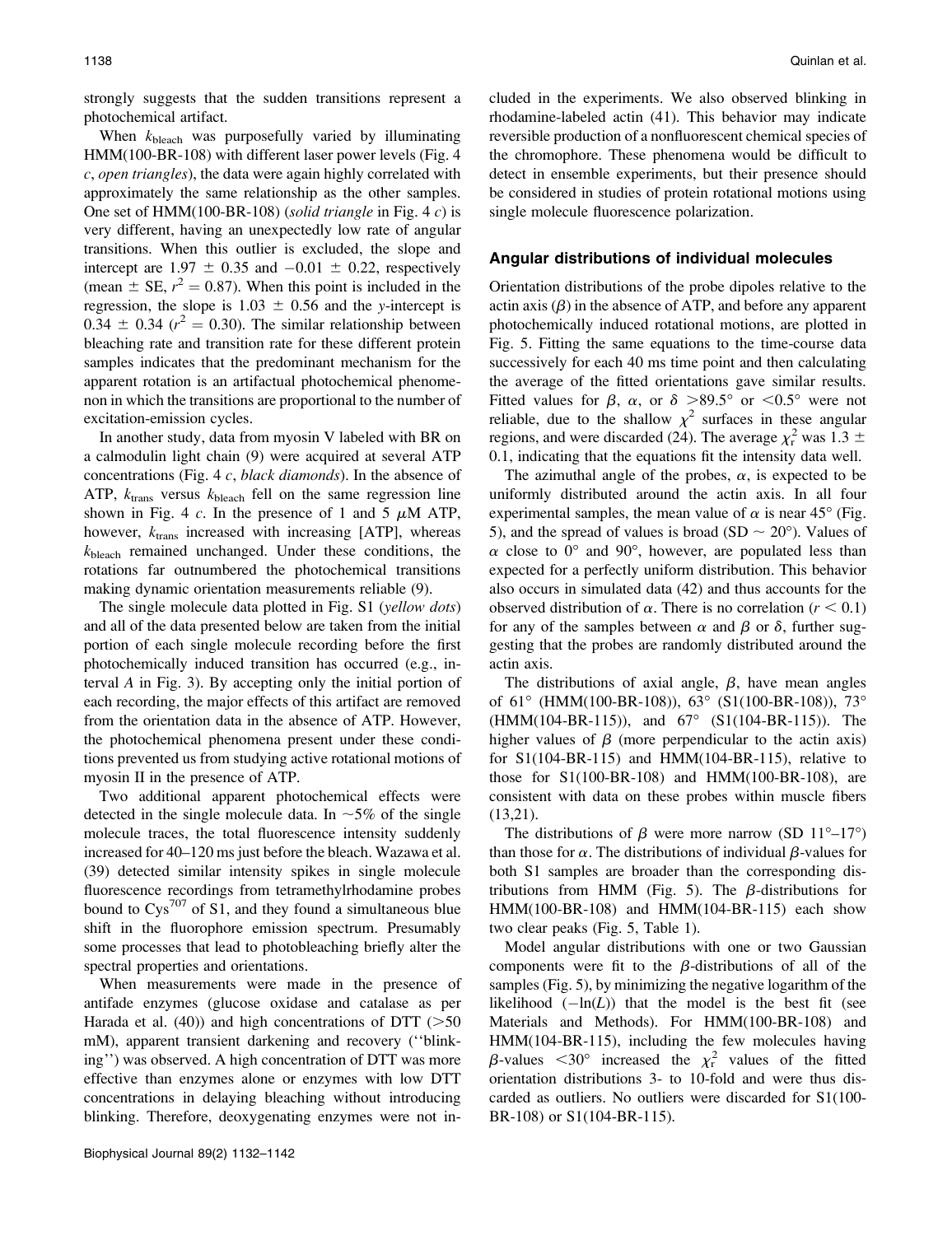

FIGURE 5 Single molecule orientation distributions. The orientation of each molecule is found by fitting the average values of the eight polarized intensities to find the dipole orientation in the laboratory frame and then transforming those values into the actin frame to give  $\beta$ ,  $\alpha$ , and  $\delta$ . Histograms are plotted with 3.4° bins and normalized to the same total area for comparison. Higher average  $\beta$ -values for (104-BR-115) relative to (100-BR-108) are apparent.  $\alpha$  is approximately uniformly distributed. The average  $\delta$  is 35–45° in all cases. The  $\beta$ -distributions were fit with one and two Gaussian components by minimizing  $-h(L)$ , as described in the text. Black lines are the best fits of single Gaussian components to the data; green lines are the best fit of two summed components. For both HMM cases, two components are clearly distinguished (see Table 1). For S1, the one and two distribution fits are similar, as reflected in the statistics shown in Table 1. HMM(100-BR-108)  $n = 147$ ; S1(100-BR-108)  $n = 132$ ; HMM(104-BR-115)  $n = 111$ ; and S1(104-BR-115)  $n = 130$ .

Values of  $\chi^2$  were  $\leq 1.1$  for all of the fitted curves, indicating that the Gaussian curves describe the data well (Fig. 5 and Table 1). The  $\chi^2$  values for both HMM species were decreased substantially by using two components rather that one, whereas minimal reduction of  $\chi^2$  was obtained by fitting S1 data with two components (see Materials and Methods and Table 1). For both HMM samples, the likelihood  $(p_1$  in Table 1) that the improvement of fit obtained by adding the second Gaussian component is due to chance is  $\leq 0.05$ , indicating that the data justify fitting with two components.

For HMM(104-BR-115), the two peaks of the  $\beta$ -distribution are nearly equally populated (54%/46%), as indicated by the fitted Gaussian components (Fig. 5, Table 1). These peaks (55 $\degree$  and 75 $\degree$ ) straddle the peak of S1(104-BR-115)  $(62^{\circ})$ . The most straightforward explanation of this result is that the two heads of HMM bind at two different angles to adjacent actin monomers in the long pitch (13,43). For HMM(100-BR-108), two statistically justified populations which straddle the peak of S1(100-BR-108) are also evident

(Fig. 5, Table 1), but the partition between the two components is less equal (30%/70%). Some of the HMM molecules may have only one head bound, although the angular spread of the major component ( $\sigma = 9^{\circ}$ ) is comparable to that of HMM(104-BR-115), suggesting that single-headed binding does not make a major contribution.

The orientation distributions of the two labeled S1 species both showed a main peak and a tail extending toward low angles (Fig. 5). One Gaussian component fit these data and adding a second component did not cause substantial improvement of the fit, as measured by  $\chi^2$ . For both S1(100-BR-108) and S1(104-BR-115), the peak of the distribution representing the majority of S1 heads is positioned between the two angles found for HMM. This behavior again suggests that both heads of actin-bound HMM are bent away from the strain-free S1 orientation. The small tails of the S1 distributions at small angles may represent heads bound to actin in nonrigor conformations or bound to the poly-L-lysine surface instead of actin.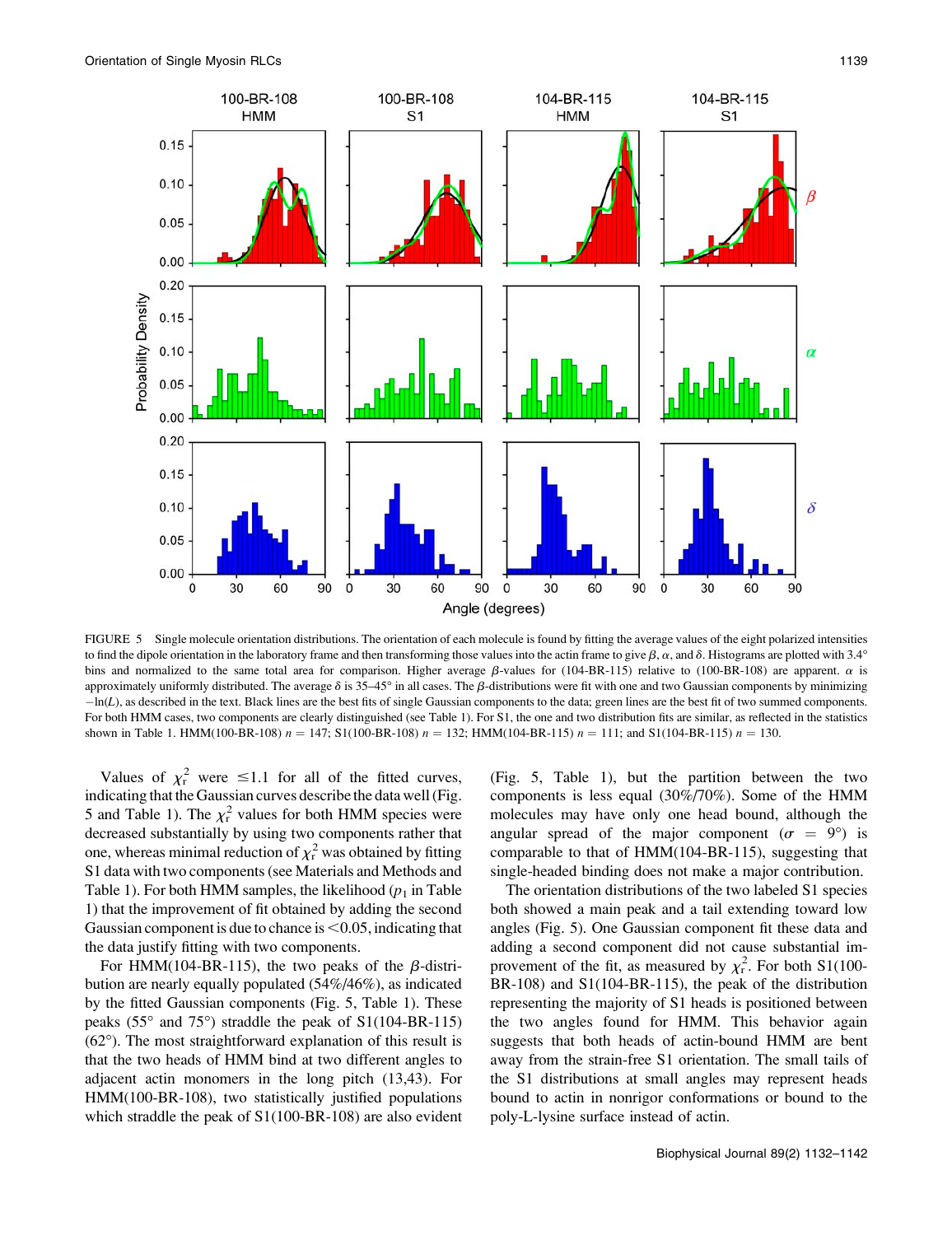TABLE 1 Gaussian fits to single molecule distributions

|                           | Peak 1          |          | Peak 2          |          |    |                       |        |
|---------------------------|-----------------|----------|-----------------|----------|----|-----------------------|--------|
|                           | $\beta_{\rm o}$ | $\sigma$ | $\beta_{\rm o}$ | $\sigma$ | q  | $\chi^2_{\rm r}$ (df) | $p_2$  |
| HMM 100-BR-108            | 62              | 13       |                 |          |    | 0.65(21)              |        |
|                           | 55              | 9        | 75              | 5        | 54 | 0.39(18)              | < 0.01 |
| S1 100-BR-108             | 65              | 16       |                 |          |    | 0.84(24)              | 0.38   |
|                           | 35              | 8        | 67              | 13       | 12 | 0.81(21)              |        |
| HMM 104-BR-115            | 75              | 13       |                 |          |    | 0.45(23)              |        |
|                           | 63              | 8        | 80              | 5        | 30 | 0.18(20)              | 0.04   |
| S <sub>1</sub> 104-BR-115 | 82              | 26       |                 |          |    | 1.14(24)              |        |
|                           | 35              | 11       | 75              | 14       | 14 | 0.89(21)              | 0.13   |

One or two Gaussian distributions were fit to the  $\beta$ -distributions of single molecule measurements (red histograms with black and green curves in Fig. 5). The peak ( $\beta_0$ ) and spread ( $\sigma$ ) of the best fits are reported. In the case of two Gaussians, " $q$ " indicates the fraction of molecules that fall into the lower angle component. The goodness of fit of each model is indicated by  $\chi^2$  (df = degrees of freedom).  $p_1$  is the probability that the improvement of the fit, when adding a second Gaussian component, is due to chance. In both HMM cases, fitting with two Gaussians is statistically justified.

### Microsecond wobble

The 40 ms time resolution enabled measurement of ''slow'' wobble on the 4 ns  $\ll \tau \ll 10$  ms timescale ( $\delta$ ). The average amplitude of  $\delta$  ranged from 33 $\degree$  to 43 $\degree$  for all samples, with a distribution as tight as that for  $\beta$  (SD = 12°–14°). No difference in  $\delta$  between HMM and S1 or the two probes was detected. This amplitude of wobbling suggests a significant degree of protein motion on the microsecond timescale. If the stiffness of S1 bound to actin is assumed to be 1 pN per nm of translation at its C-terminus (44,45) and the 9.5 nm lever arms of myosin fragments undergo rigid thermal motions, the value of  $\delta$  would be expected to be only  $\sim$  17°. The larger value of  $\delta$ measured in our experiments suggests that internal motions within the lever arm, such as cantilever bending (19,46) or twisting (13,21,47), also contribute to the  $\mu$ s wobble.

With ensemble data, the static and mobile contributions to disorder of the distributions cannot be differentiated using conventional fluorescence polarization techniques. Transient methods, such as polarized fluorescence depletion (16), can access dynamic rotational information. The amplitude of microsecond motion estimated by polarized fluorescence depletion was 31° in rigor muscle fibers ( $\delta_{\rm n}$  in Table 2 of Bell et al. (16)), quite similar to the amplitude of microsecond motions found here ( $\delta = 33^{\circ} - 43^{\circ}$  for the various samples). Although the probe labeling the RLC in Bell et al. (16) was a monofunctional rhodamine, which adopts a different local orientation, the microsecond motions are expected to reflect protein wobble.

Several groups have measured microsecond motions in the MD and LCD of muscle fibers and myosin fragments (48–50). None of these measurements were simultaneously sensitive to orientation. Brown et al. (50) interpreted the motion as wobble in a cone and can, therefore, be directly compared with our measurements. They found that the LCD in thick filaments wobbles with a half-cone angle of  $29^\circ$ ,

a value somewhat smaller than that reported here. Spectroscopic measurements (saturation transfer electron paramagnetic resonance and phosphorescence anisotropy) show that the MD and LCD rotate independently of one another, though they find that the degree of microsecond motion in these two domains is indistinguishable in rigor. It is possible that myosin is rigid in rigor, causing the MD and LCD to lose their independence. In the accompanying article (24), we report microsecond motions of actin ( $\delta = 37^{\circ}$ ) on the same scale as that measured for the LCD. This result is consistent with a rigid link between actin and myosin. We have not measured  $\delta$  for the MD but, as mentioned above, others have found the same degree of microsecond motion in the MD and LCD.

## Protein orientations calculated by combining data from the two probe sites

The known orientations of the two probes relative to the myosin crystal structure allow estimation of the orientation distribution of the protein subunits in three dimensions (21). The orientation of the myosin neck can be defined by a ''lever axis'' along a line from  $Cys^{707}$  to  $Lys^{843}$  (residue numbers from chicken skeletal muscle myosin) near the two probable pivot points in myosin straddling the light chains. The axial angle between the actin axis and the lever is termed  $\beta_L$ , and the rotation of the lever about its axis is  $\gamma_L$  (Fig. 6, S2; see also Hopkins et al. (13)). Orientation data from the two separate probe sites ((100-BR-108) and (104-BR-115)) can be combined with their known local orientations in the RLC (13) to calculate the angular position of the LCD  $(\beta_L, \gamma_L)$ . Along with each  $\beta$ -value from the two peaks in Fig. 5 for each HMM probe site, its reflection across the equatorial plane at  $(180^{\circ} \beta$ ) has to be considered, leading to 16 sets of possible  $\beta_L$ ,  $\gamma_L$ angles for the lever axis. Among these possible orientations for the lever arm, one pair at  $(\beta_L, \gamma_L) = (77^\circ, -5^\circ)$  and  $(105^\circ,$  $79^{\circ}$ ) (plotted as *solid circles* in Fig. 6) is similar to the set of orientations found for endogenous heads in rigor muscle fibers ((13); *open circles* in Fig. 6 here).  $\beta_L$  of each head is similar in single molecule HMM measurements and muscle fiber experiments ( $\sim$ 5° greater in both cases);  $\gamma_L$  measured here is smaller than that measured in fibers (twisted clockwise) by  $\sim$ 25°. The differences may represent the effects of mismatched periodicities in thick and thin filaments in muscle fibers that are presumably relieved for HMM. The orientations measured in HMM lead to an axial separation  $(\Delta z)$  of 4.6 nm between the two catalytic domains if the head-rod junctions meet ( $\Delta z = L_L$  (cos ( $\beta_{L1}$ ) – cos ( $\beta_{L2}$ )), where  $L_L$ is the length of the lever arm, 9.5 nm if taken from  $\text{Cys}^{707}$  to  $Lys<sup>843</sup>$ ). Thus these data are compatible with two heads of an HMM molecule binding to adjacent actin monomers with their head-rod junctions very close.

When the same kind of analysis is applied to the Gaussian peaks fitted to the S1 data and equatorial reflections of these peaks are taken into account, four possible orientations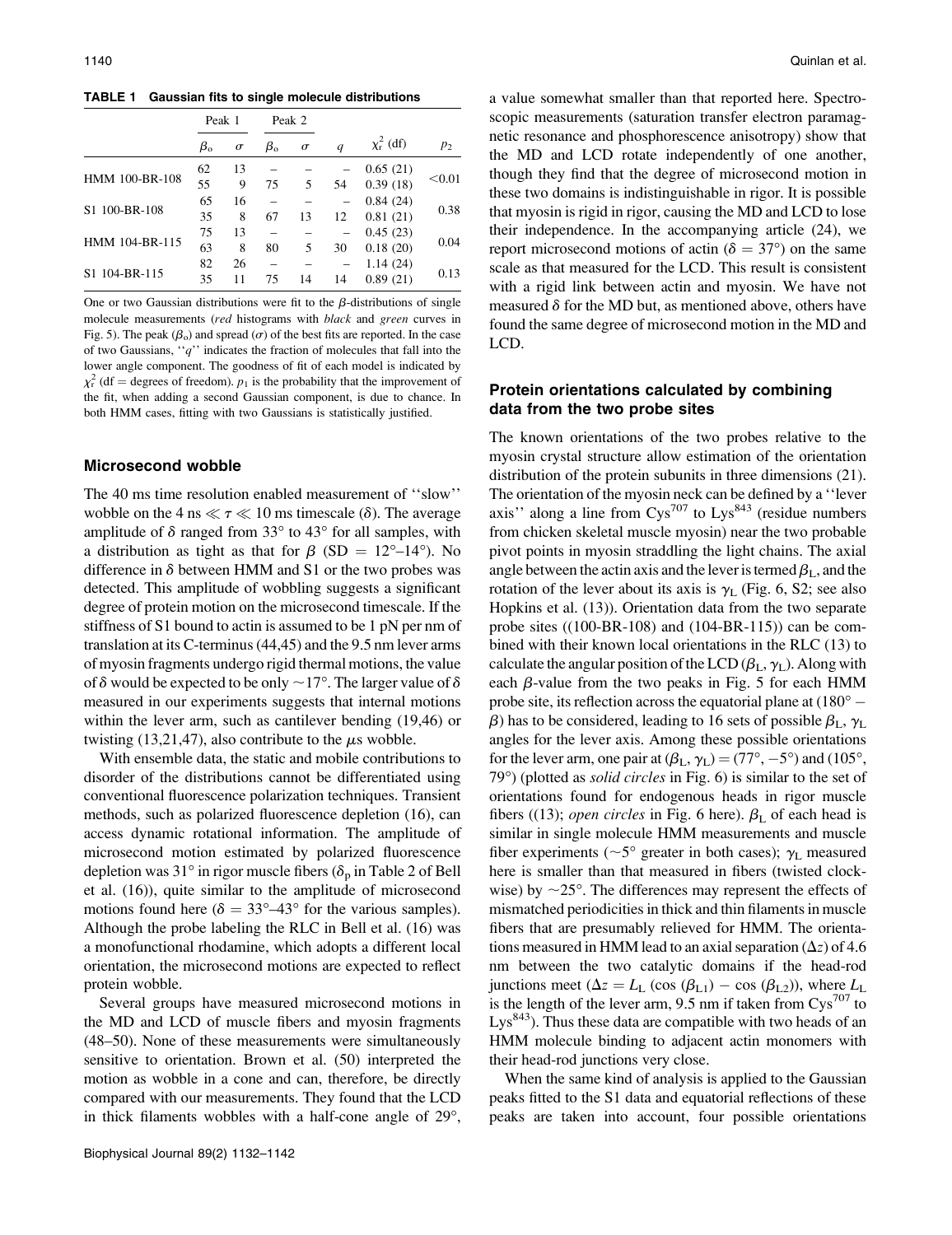

FIGURE 6 Three-dimensional orientation of myosin LCD. The polar angles  $\beta_L$  and  $\gamma_L$ , measured for HMM ( $\bullet$ ) and S1 ( $\bullet$ ), are plotted. For comparison, polar angles measured in muscle fibers  $(O)$  with the same fluorescent probes by Hopkins et al. (13) are shown. Dashed lines connect pairs of heads from HMM or muscle fibers. Orientations of HMM and muscle fibers are in good agreement. Polar angles determined for S1 docked into cryoelectron micrographs  $(\square)$  by Rayment et al. (4) are also shown. The orientation of S1 measured with the same technique is intermediate to the two-headed structures and S1 from cryoelectron microscopy is in the same angular vicinity.

emerge (Fig. S3). One orientation,  $(\beta_L, \gamma_L) = (80^\circ, 33^\circ)$ , is located between the two most likely peaks for HMM (Fig. 6, solid square). Chicken skeletal muscle S1 heads docked in to cryoelectron micrographs of decorated actin (4) are also oriented in the same angular vicinity  $(\beta_L, \gamma_L) = (102^{\circ}, -2^{\circ})$ (Fig. 6, open square). It is worth noting that to make the Rayment S1 structure agree with data from muscle fibers (13) and HMM (18,19), the S1 structure must be rotated (or bent) about the axis of the actin filament  $(\alpha_L)$  at least 20°. In addition, we can compare our measured  $\beta_L$  to those predicted for HMM using fluorescence resonance energy transfer and luminescence resonance energy transfer. Chakrabarty et al. (18) rotated Rayment's docked S1 structure to correspond to the short distances measured between RLCs of HMM. One possible solution was to rotate one head of HMM in the axial direction, resulting in heads with  $\beta_{\rm L} = 102^{\circ}$  and 77°, which agrees well with our HMM measurements. This analysis supports the interpretation that both heads of HMM are bent toward each other and nearly meet at the head-rod junction—implying that the  $\alpha$  helix of S2 does not have to unwind—and that the strain-free orientation of S1 is intermediate. A number of other EM and spectroscopic studies have reached the same conclusions (13,18,19,43,51–53).

We applied maximum entropy analysis (54) to the HMM and S1 data to obtain possible distributions of  $(\beta_L, \gamma_L)$ (Supplemental Information). The outcome was similar to that described here using the Gaussian peaks. Given that the current HMM measurements compare well with those using the same fluorescent probes in muscle fibers (13), as do EPR measurements (19,51), strain and motion in the LCD seem responsible for most of the RLC disorder—not mismatching filament periodicities in muscle. The shift between the

current measured HMM orientations and those in fibers (13) could reflect the filament periodicities.

### SUPPLEMENTARY MATERIAL

An online supplement to this article can be found by visiting BJ Online at http://www.biophysj.org.

We thank Drs. Annemarie Weber and Earl Homsher for biochemistry protocols, Eric Gallo, Joby Geevarghese, Ilya Gertsman, and Lisa Prentiss for technical assistance, Dr. Martin Pring for help on the fitting and statistical analysis, and Drs. Robert E. Dale, E. Michael Ostap, and Henry Shuman for useful discussion regarding the results presented here.

## REFERENCES

- 1. Huxley, A. F. 1957. Muscle structure and theories of contraction. Prog. Biophys. Biophys. Chem. 7:255–318.
- 2. Huxley, H. E. 1969. The mechanism of muscular contraction. Science. 164:1356–1365.
- 3. Sellers, J. R. 2000. Myosins: a diverse superfamily. Biochim. Biophys. Acta. 1496:3–22.
- 4. Rayment, I., H. M. Holden, M. Whittaker, C. B. Yohn, M. Lorenz, K. C. Holmes, and R. A. Milligan. 1993. Structure of the actin-myosin complex and its implications for muscle contraction. Science. 261: 58–65.
- 5. Goldman, Y. E. 1998. Wag the tail: structural dynamics of actomyosin. Cell. 93:1–4.
- 6. Geeves, M. A., and K. C. Holmes. 1999. Structural mechanism of muscle contraction. Annu. Rev. Biochem. 68:687–728.
- 7. Taylor, K. A., H. Schmitz, M. C. Reedy, Y. E. Goldman, C. Franzini-Armstrong, H. Sasaki, R. T. Tregear, K. Poole, C. Lucaveche, R. J. Edwards, L. F. Chen, H. Winkler, and M. K. Reedy. 1999. Tomographic 3D reconstruction of quick-frozen,  $Ca2+$ -activated contracting insect flight muscle. Cell. 99:421–431.
- 8. Tsaturyan, A. K., S. Y. Bershitsky, R. Burns, and M. A. Ferenczi. 1999. Structural changes in the actin-myosin cross-bridges associated with force generation induced by temperature jump in permeabilized frog muscle fibers. Biophys. J. 77:354–372.
- 9. Forkey, J. N., M. E. Quinlan, M. A. Shaw, J. E. T. Corrie, and Y. E. Goldman. 2003. Three-dimensional structural dynamics of myosin V by single-molecule fluorescence polarization. Nature. 422:399–404.
- 10. Irving, M., T. St Claire Allen, C. Sabido-David, J. S. Craik, B. Brandmeier, J. Kendrick-Jones, J. E. T. Corrie, D. R. Trentham, and Y. E. Goldman. 1995. Tilting of the light-chain region of myosin during step length changes and active force generation in skeletal muscle. Nature. 375:688–691.
- 11. Hopkins, S. C., C. Sabido-David, J. E. T. Corrie, M. Irving, and Y. E. Goldman. 1998. Fluorescence polarization transients from rhodamine isomers on the myosin regulatory light chain in skeletal muscle fibers. Biophys. J. 74:3093–3110.
- 12. Piazzesi, G., M. Reconditi, M. Linari, L. Lucii, Y.-B. Sun, T. Narayanan, P. Boesecke, V. Lombardi, and M. Irving. 2002. Mechanism of force generation by myosin heads in skeletal muscle. Nature. 415:659–662.
- 13. Hopkins, S. C., C. Sabido-David, U. A. van der Heide, R. E. Ferguson, B. D. Brandmeier, R. E. Dale, J. Kendrick-Jones, J. E. T. Corrie, D. R. Trentham, M. Irving, and Y. E. Goldman. 2002. Orientation changes of the myosin light chain domain during filament sliding in active and rigor muscle. J. Mol. Biol. 318:1275–1291.
- 14. Ishii, Y., A. Ishijima, and T. Yanagida. 2001. Single molecule nanomanipulation of biomolecules. Trends Biotechnol. 19:211–216.
- 15. Baker, J. E., I. Brust-Mascher, S. Ramachandran, L. E. W. LaConte, and D. D. Thomas. 1998. A large and distinct rotation of the myosin